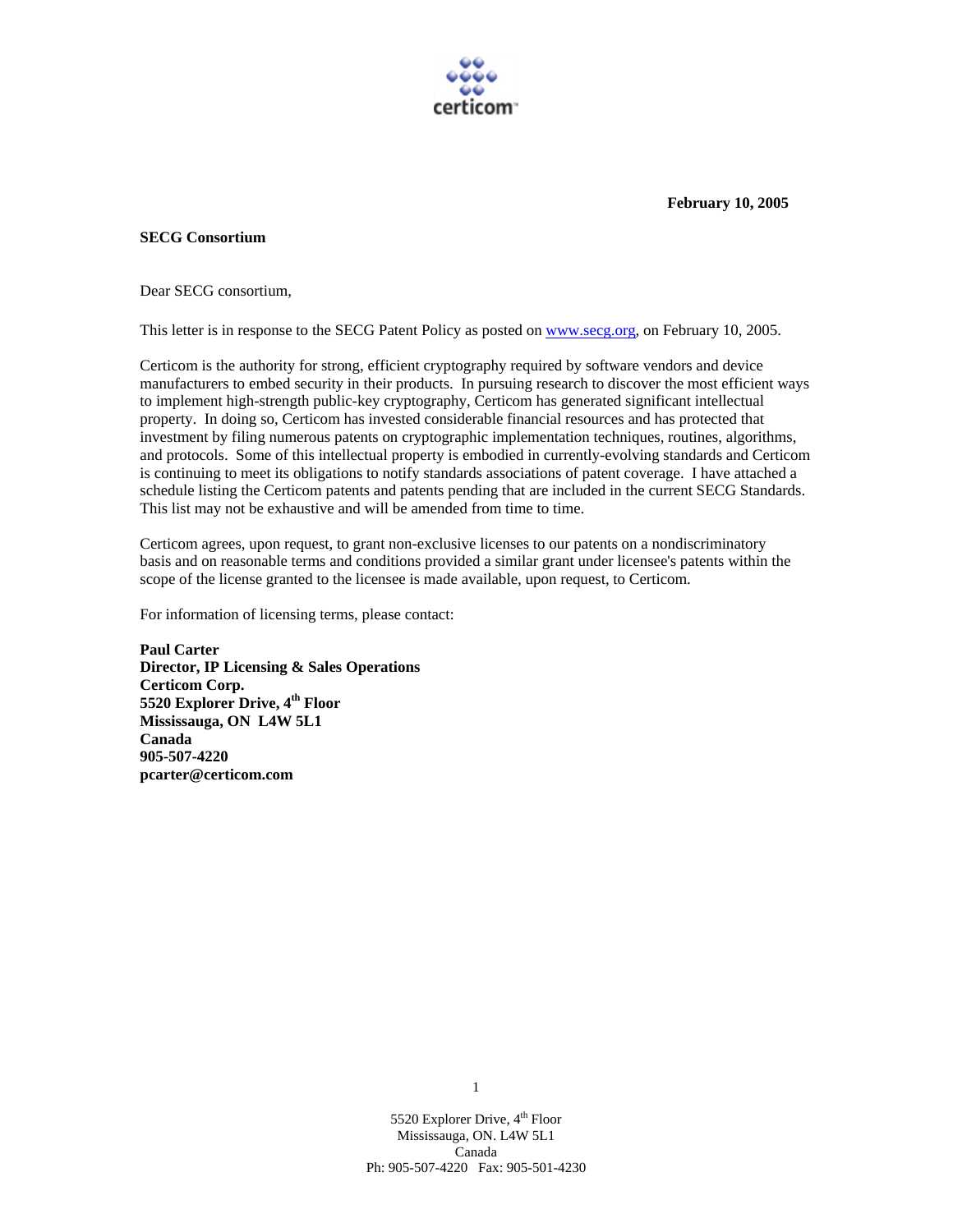

## Attachment:

This list has been complied as of February 10, 2005. An implementation conforming to the current SECG standards may require a license from Certicom for one of more of the following items.

Certicom is the owner of the following issued patents:

EP 0 739 105 B1 (validated in DE, FR, and the UK) "Method for signature and session key generation" pertains to the MQV protocol

US 5,600,725 "Digital Signature Method and Key Agreement Method" pertains to PV signatures

US 5,761,305 "Key Agreement and Transport Protocols with Implicit Signatures" pertains to the MQV protocol

US 5,889,865 "Key Agreement and Transport Protocol with Implicit Signatures" pertains to the MQV protocol

US 5,896,455 "Key Agreement and Transport Protocol with Implicit Signatures" pertains to the MQV protocol

US 5,933,504 "Strengthened public key protocol" pertains to preventing the small-subgroup attack

US 6,122,736 "Key agreement and transport protocol with implicit signatures" pertains to the MQV protocol

US 6,141,420 "Elliptic Curve Encryption Systems" pertains to point compression

US 6,618,483 "Elliptic curve encryption systems" pertains to point compression

US 6,704,870 "Digital Signatures on a Smart Card" pertains to ECDSA

US 6,785,813 "Key agreement and transport protocol with implicit signatures"

2

5520 Explorer Drive, 4<sup>th</sup> Floor Mississauga, ON. L4W 5L1 Canada Ph: 905-507-4220 Fax: 905-501-4230